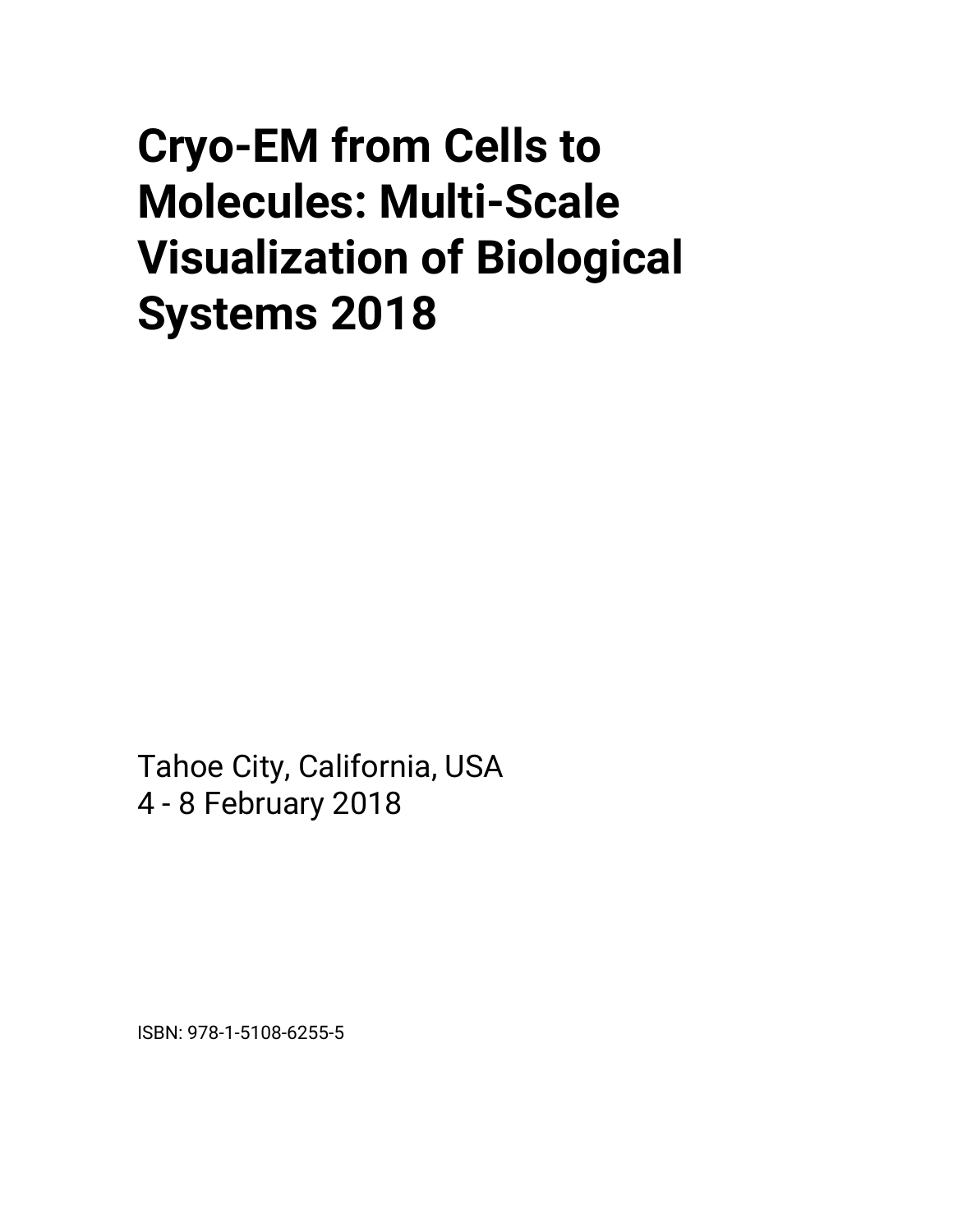**Printed from e-media with permission by:** 

Curran Associates, Inc. 57 Morehouse Lane Red Hook, NY 12571



**Some format issues inherent in the e-media version may also appear in this print version.** 

Copyright© (2018) by Keystone Symposia All rights reserved.

Printed by Curran Associates, Inc. (2018)

For permission requests, please contact Keystone Symposia at the address below.

Keystone Symposia PO Box 1630 Silverthorne, CO 80498 USA

Phone: +1 800-253-0685 or +1 970-262-1230 Fax: +1 970-262-1525

info@keystonesymposia.org

#### **Additional copies of this publication are available from:**

Curran Associates, Inc. 57 Morehouse Lane Red Hook, NY 12571 USA Phone: 845-758-0400 Fax: 845-758-2633 Email: curran@proceedings.com Web: www.proceedings.com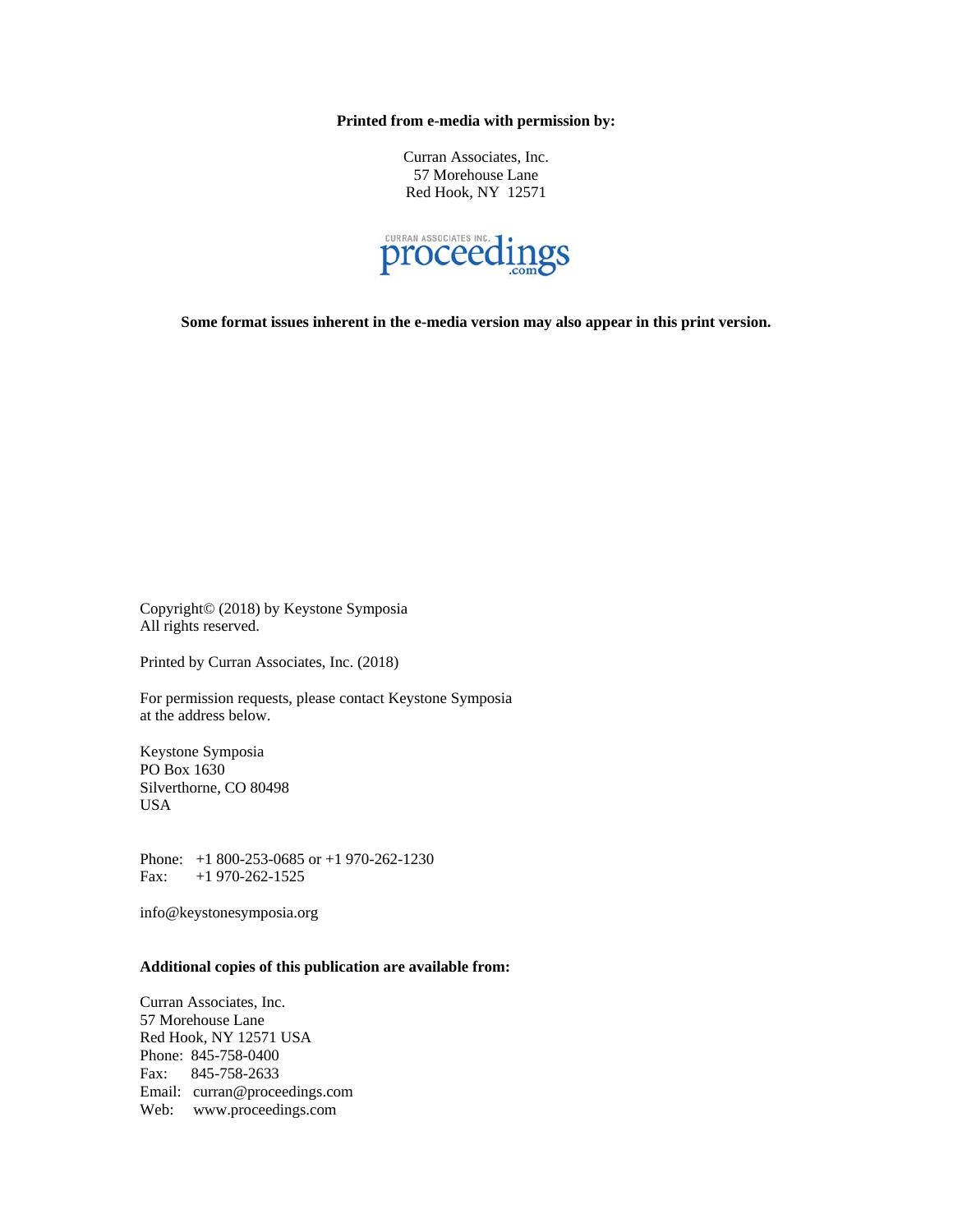## **SUNDAY, FEBRUARY 4**

| $16:00 - 20:00$           | Pre Function         | <b>Arrival and Registration</b>                                                                                                                                                                                                                                                                                                                                                                                                                                                                                                                                                                                                                                                                                                                                                                                                                                                                           |
|---------------------------|----------------------|-----------------------------------------------------------------------------------------------------------------------------------------------------------------------------------------------------------------------------------------------------------------------------------------------------------------------------------------------------------------------------------------------------------------------------------------------------------------------------------------------------------------------------------------------------------------------------------------------------------------------------------------------------------------------------------------------------------------------------------------------------------------------------------------------------------------------------------------------------------------------------------------------------------|
| 18:00-20:00               | Granhall             | <b>Welcome Mixer</b>                                                                                                                                                                                                                                                                                                                                                                                                                                                                                                                                                                                                                                                                                                                                                                                                                                                                                      |
| 18:00-20:00               | Granhall             | Light Meal - Provided by Granlibakken                                                                                                                                                                                                                                                                                                                                                                                                                                                                                                                                                                                                                                                                                                                                                                                                                                                                     |
| <b>MONDAY, FEBRUARY 5</b> |                      |                                                                                                                                                                                                                                                                                                                                                                                                                                                                                                                                                                                                                                                                                                                                                                                                                                                                                                           |
| $07:00 - 08:00$           | Granhall             | <b>Breakfast</b>                                                                                                                                                                                                                                                                                                                                                                                                                                                                                                                                                                                                                                                                                                                                                                                                                                                                                          |
| $08:00 - 09:00$           | <b>Mountain/Lake</b> | <b>Welcome and Keynote Address</b><br>*Georgios Skiniotis, Stanford University, USA<br>*Andrew B. Ward, The Scripps Research Institute, USA<br>*Elizabeth Villa, University of California, San Diego, USA<br>Patrick Cramer, Max Planck Institute for Biophysical Chemistry, Germany<br>Integrated Structural Biology of Gene Transcription2                                                                                                                                                                                                                                                                                                                                                                                                                                                                                                                                                              |
| $09:00 - 11:30$           | <b>Mountain/Lake</b> | <b>Visualizing Cells</b><br>*Elizabeth Villa, University of California, San Diego, USA<br>Opening Windows into the Cell:<br>Bringing Structure to Cell Biology using Cryo-Electron TomographyN/A<br>Coffee Break<br>Grant J. Jensen, California Institute of Technology, USA<br>Structure and Function of the Bacterial Type IV Secretion System<br>through Electron Cryotomography5<br>Mark H. Ellisman, University of California, San Diego, USA<br>Revealing Secrets Hiding in Plain Sight3<br>Christina Heroven, MRC Laboratory of Molecular Biology, UK (1031)<br>Short Talk: In-situ Structural Studies of RPTPmu by Cryo-Electron<br>Tomography of FIB Milled Cells25<br>Kanika Khanna, University of California, San Diego, USA (2008)<br>Short Talk: Understanding Morphological Changes Accompanying<br>Sporulation in B. subtilis using in situ Cryo-Electron Tomography30<br>On Own for Lunch |
| $11:30 - 13:00$           | Bay                  | Poster Setup                                                                                                                                                                                                                                                                                                                                                                                                                                                                                                                                                                                                                                                                                                                                                                                                                                                                                              |
| $13:00 - 22:00$           | Bay                  | <b>Poster Viewing</b>                                                                                                                                                                                                                                                                                                                                                                                                                                                                                                                                                                                                                                                                                                                                                                                                                                                                                     |
| $16:30 - 17:00$           | <b>Pre Function</b>  | Coffee Available                                                                                                                                                                                                                                                                                                                                                                                                                                                                                                                                                                                                                                                                                                                                                                                                                                                                                          |
|                           |                      |                                                                                                                                                                                                                                                                                                                                                                                                                                                                                                                                                                                                                                                                                                                                                                                                                                                                                                           |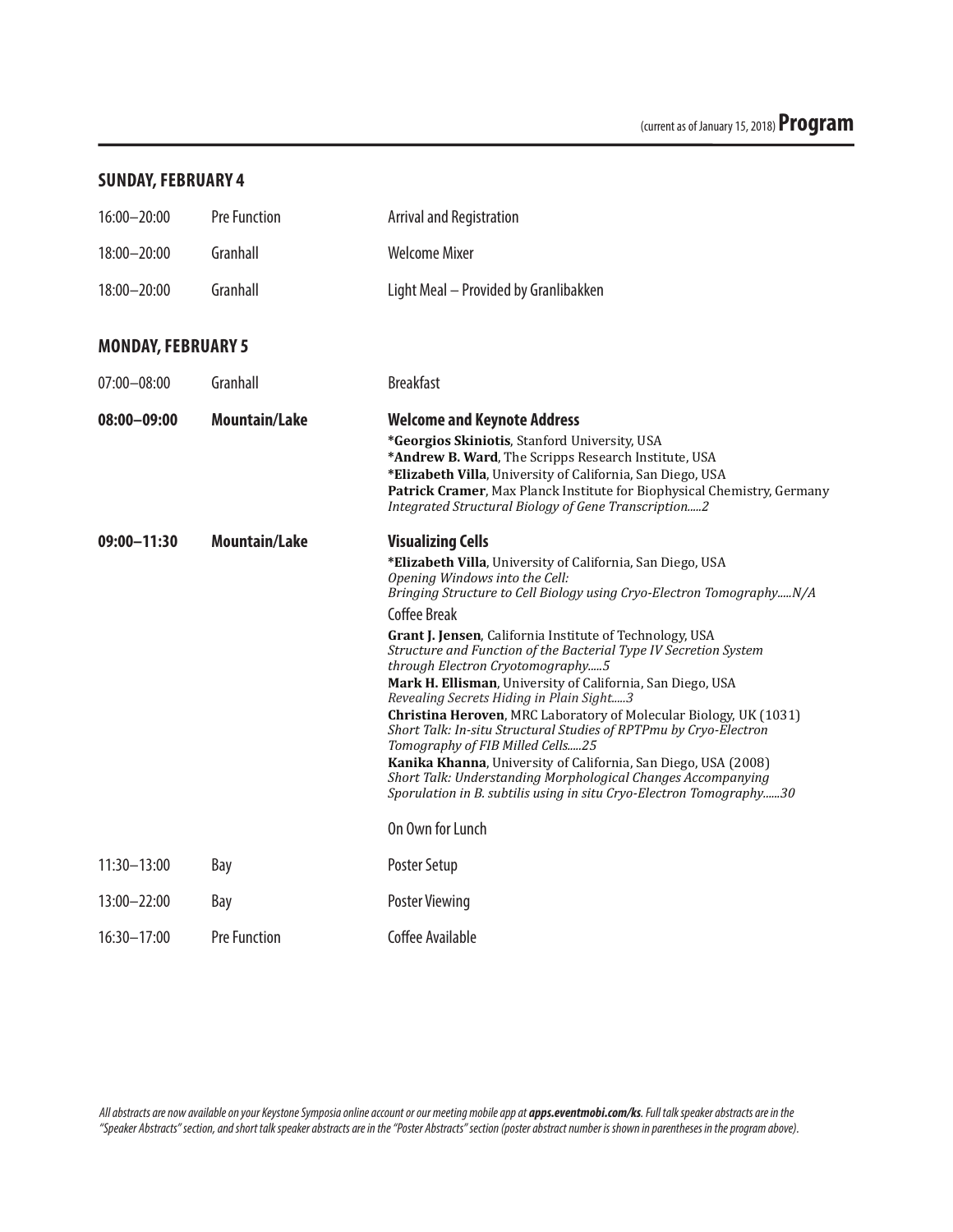## **MONDAY, FEBRUARY 5** (continued)

| Daniela Nicastro, University of Texas Southwestern Medical Center, USA                                                                                   |
|----------------------------------------------------------------------------------------------------------------------------------------------------------|
| Probing the Molecular Organization of Cells and Organelles                                                                                               |
| using Cryo-Electron Microscopy7                                                                                                                          |
| Jun Liu, Yale School of Medicine, USA                                                                                                                    |
| High-Throughput Cryo-Electron Tomography:<br>Visualizing Host-Pathogen Interactions at High Resolution 5                                                 |
| *Kay Grünewald, University of Oxford, UK                                                                                                                 |
| Trafficking Vesicles and Enveloped Viruses                                                                                                               |
| Joshua Hutchings, Birkbeck College, UK (1032)<br>Short Talk: Cryo-EM Tomography and Subtomogram Averaging of COPII                                       |
| Assembled on Membranes26                                                                                                                                 |
|                                                                                                                                                          |
|                                                                                                                                                          |
| Poster sessions provide exciting opportunities for engagement between all                                                                                |
| levels of investigators. Abstracts beginning with the number 1 are featured<br>during this poster session. Don't miss the plasma screen e-posters during |
|                                                                                                                                                          |
|                                                                                                                                                          |
|                                                                                                                                                          |
|                                                                                                                                                          |
|                                                                                                                                                          |
| *Andrew B. Ward, The Scripps Research Institute, USA                                                                                                     |
| Structure-Based Vaccine Design8                                                                                                                          |
| Tom Ceska, UCB Celltech, UK<br>Cryo EM as a Tool for Structure Determination in Industry2                                                                |
|                                                                                                                                                          |
| Seungil Han, Pfizer Inc., USA                                                                                                                            |
| Applications of Cryo-EM in Small Molecule and Biologics Drug Design4                                                                                     |
| Christian Wiesmann, Novartis, Switzerland<br>Cryo-Em: A New Tool for Drug Discovery at Novartis9                                                         |
| Gregory Martin, Oregon Health & Science University, USA (2024)                                                                                           |
| Short Talk: Anti-Diabetic Drug Binding Site in KATP Channels Revealed by Cryo-EM38                                                                       |
| <b>Chitra Shintre, University of Oxford, UK (3015)</b><br>Short Talk: Structure of the Polycistic Kidney Disease TRP Channel PC248                       |
|                                                                                                                                                          |
|                                                                                                                                                          |
|                                                                                                                                                          |
|                                                                                                                                                          |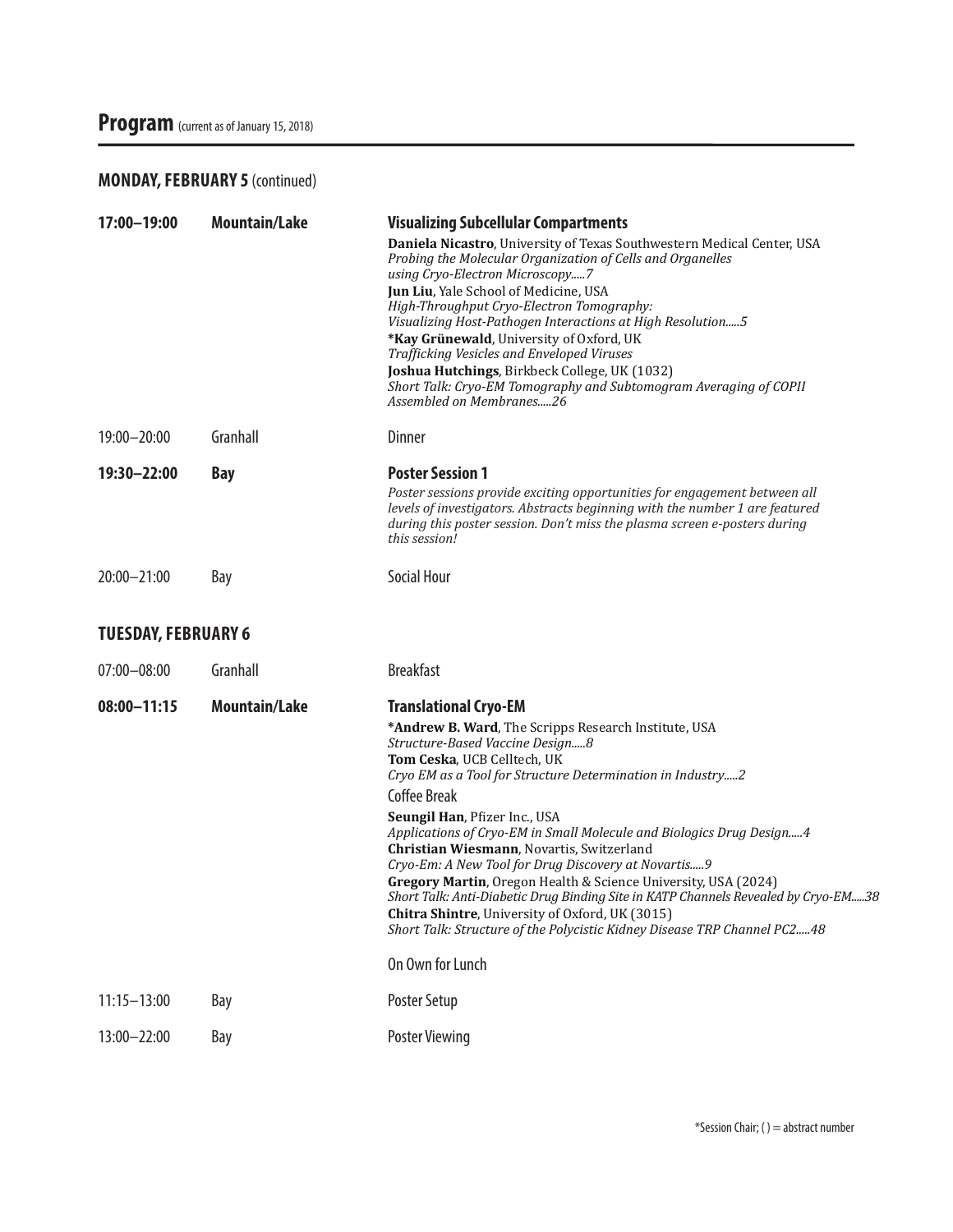## **TUESDAY, FEBRUARY 6** (continued)

| 14:30-16:30     | <b>Mountain/Lake</b> | <b>Workshop 1: Specimen Preparation and Troubleshooting</b><br>for Single-Particle Work                                                                                                                                                                                                                                                                                                                                                                                                                                                                                       |
|-----------------|----------------------|-------------------------------------------------------------------------------------------------------------------------------------------------------------------------------------------------------------------------------------------------------------------------------------------------------------------------------------------------------------------------------------------------------------------------------------------------------------------------------------------------------------------------------------------------------------------------------|
|                 |                      | *Iban Ubarretxena, Icahn School of Medicine at Mount Sinai, USA (3032)<br>Structures of Key Intermediates in the Human Mitochondrial Chaperonin<br>Reaction Cycle53                                                                                                                                                                                                                                                                                                                                                                                                           |
|                 |                      | Anika L. Burrell, University of Washington, USA (1012)<br>Human IMPDH1 Retinal Degeneration Mutations Promote Polymer Assembly15<br>Joel Butterwick, Rockefeller University, USA (1013)                                                                                                                                                                                                                                                                                                                                                                                       |
|                 |                      | Cryo-EM Structure of Orco: The Molecular Basis for Insect Olfaction16<br>Ziao Fu, Columbia University, USA (1027)<br>Lipid Bilayer Structure in Native Cell Membrane Nanoparticles<br>of Multidrug Exporter AcrB23                                                                                                                                                                                                                                                                                                                                                            |
|                 |                      | Jonas Barandun, Rockefeller University, USA (1004)<br>Structure of the Earliest Stable Precursor of the Ribosome -<br>the Small Subunit Processome11                                                                                                                                                                                                                                                                                                                                                                                                                          |
|                 |                      | Vignesh Kasinath, University of California, Berkeley, USA (2006)<br>Cryo-EM Structure of the Full Human PRC2 and Regulation<br>by AEBP2 and JARID229                                                                                                                                                                                                                                                                                                                                                                                                                          |
|                 |                      | Qianhui Qu, Stanford University, USA (3003)<br>Structure of a Histone H3K4 Methyltransferase COMPASS43<br>Julia Brasch, Columbia University, USA (1009)                                                                                                                                                                                                                                                                                                                                                                                                                       |
|                 |                      | Assembly of Clustered Protocadherin Neuronal Recognition Complexes<br>Studied by X-ray Crystallography and Cryo-electron Tomography14<br>Cristina Puchades, The Scripps Research Institute, USA (3002)<br>Hand-Over-Hand: How ATP Drives Protein Translocation42<br>Harry Low, Imperial College, UK (2017)                                                                                                                                                                                                                                                                    |
|                 |                      | Architecture of a Bacterial Type II Secretion System35                                                                                                                                                                                                                                                                                                                                                                                                                                                                                                                        |
| 16:30-17:00     | <b>Pre Function</b>  | Coffee Available                                                                                                                                                                                                                                                                                                                                                                                                                                                                                                                                                              |
| 17:00-19:00     | <b>Mountain/Lake</b> | <b>Frontiers in Cryo-EM</b>                                                                                                                                                                                                                                                                                                                                                                                                                                                                                                                                                   |
|                 |                      | Andrej Sali, University of California, San Francisco, USA<br>Integrative Modeling of Biomolecular Assembly Structures and Pathways8<br>*Sharon Grayer Wolf, Weizmann Institute of Science, Israel<br>Deep Views into Vitrified Cells by Cryo-Scanning Transmission<br>Electron Tomography9<br>David Baker, University of Washington, USA<br>De novo Design of Self-Assembling Protein Nano Materials  1<br>Yuxi Liu, University of California, Los Angeles, USA (2015)<br>Short Talk: Near-Atomic Resolution Cryo-EM for a Small Protein<br>on a Symmetric Imaging Scaffold34 |
| 19:00-20:00     | Granhall             | <b>Dinner</b>                                                                                                                                                                                                                                                                                                                                                                                                                                                                                                                                                                 |
| 19:30-22:00     | <b>Bay</b>           | <b>Poster Session 2</b><br>Poster sessions provide exciting opportunities for engagement between all<br>levels of investigators. Abstracts beginning with the number 2 are featured<br>during this poster session. Don't miss the plasma screen e-posters during<br>this session!                                                                                                                                                                                                                                                                                             |
| $20:00 - 21:00$ | Bay                  | Social Hour                                                                                                                                                                                                                                                                                                                                                                                                                                                                                                                                                                   |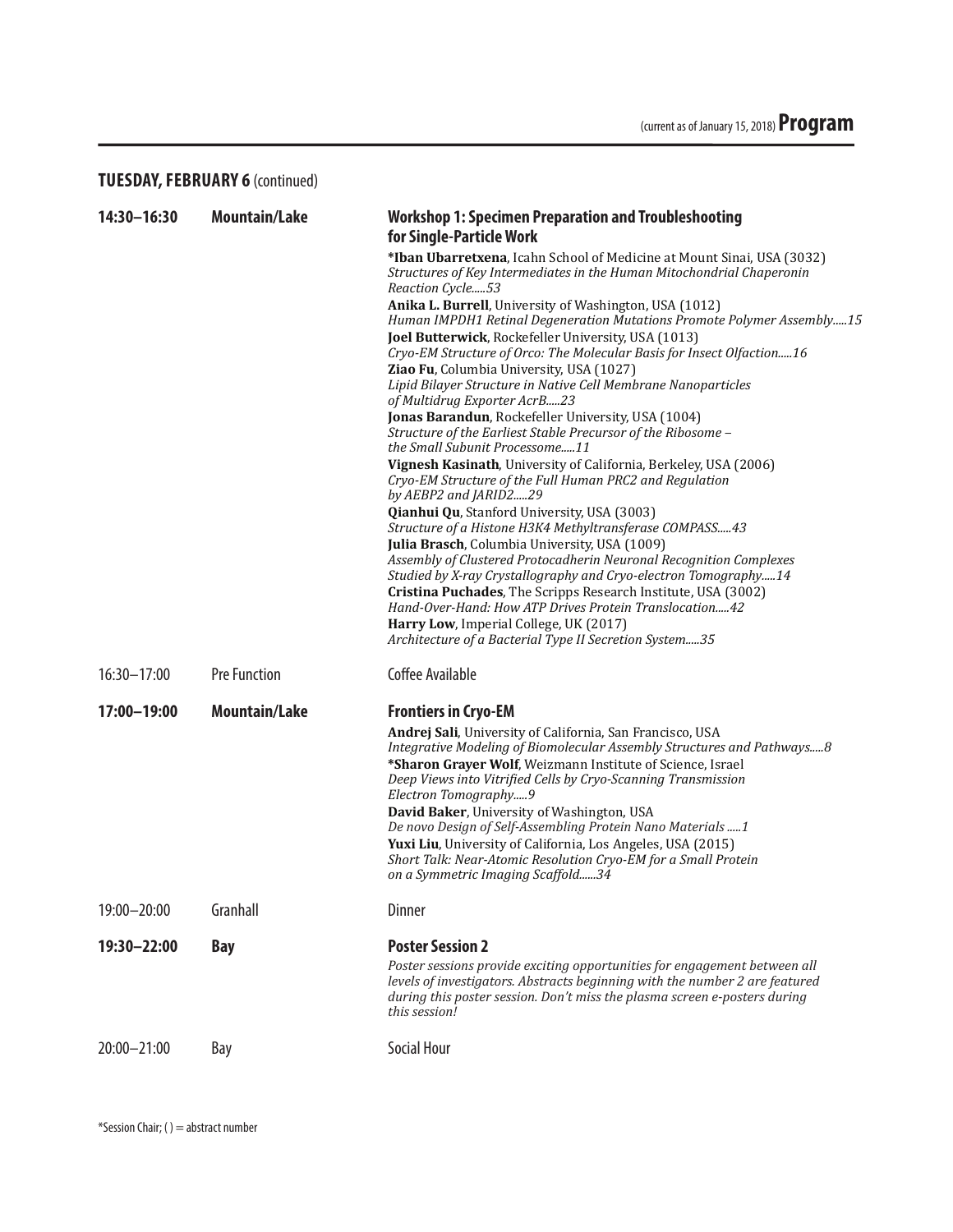## **WEDNESDAY, FEBRUARY 7**

| 07:00-08:00     | Granhall             | <b>Breakfast</b>                                                                                                                                                                                                                                                                                                                                                                                                                                                                                                                                                                                                                                                                                                                                                                                                                                                                                                                                                                                                                                                                                                                                     |
|-----------------|----------------------|------------------------------------------------------------------------------------------------------------------------------------------------------------------------------------------------------------------------------------------------------------------------------------------------------------------------------------------------------------------------------------------------------------------------------------------------------------------------------------------------------------------------------------------------------------------------------------------------------------------------------------------------------------------------------------------------------------------------------------------------------------------------------------------------------------------------------------------------------------------------------------------------------------------------------------------------------------------------------------------------------------------------------------------------------------------------------------------------------------------------------------------------------|
| $08:00 - 11:00$ | <b>Mountain/Lake</b> | <b>Cryo-EM of Small Single Particles</b><br>Dmitry Lyumkis, The Salk Institute for Biological Studies, USA<br>High-Resolution Cryo-EM Studies of Retroviral Intasomes6<br>Maofu Liao, Harvard Medical School, USA<br>Single Particle Cryo-EM Studies of Lipid-Protein Interactions 5<br><b>Coffee Break</b><br>*Gabriel C. Lander, The Scripps Research Institute, USA<br>How Low Can You Go? Size and Resolution Limits using Conventional Cryo-EM5<br>Moran Shalev-Benami, Stanford University, USA (3014)<br>Short Talk: Cryo-EM Structure of the Synaptic Wiring Protein Teneurin47<br>Christopher P. Hill, University of Utah, USA (2033)<br>Short Talk: Structural Basis for Protein Translocation by the Vps4 AAA ATPase25<br>Daniel Southworth, University of California, San Francisco, USA (3036)<br>Short Talk: Visualizing the Substrate Translocation Mechanism<br>of the Hsp104 AAA+ Disaggregase48                                                                                                                                                                                                                                    |
|                 |                      | On Own for Lunch                                                                                                                                                                                                                                                                                                                                                                                                                                                                                                                                                                                                                                                                                                                                                                                                                                                                                                                                                                                                                                                                                                                                     |
| $11:00 - 13:00$ | Bay                  | Poster Setup                                                                                                                                                                                                                                                                                                                                                                                                                                                                                                                                                                                                                                                                                                                                                                                                                                                                                                                                                                                                                                                                                                                                         |
| $13:00 - 22:00$ | Bay                  | <b>Poster Viewing</b>                                                                                                                                                                                                                                                                                                                                                                                                                                                                                                                                                                                                                                                                                                                                                                                                                                                                                                                                                                                                                                                                                                                                |
| 14:30-16:30     | <b>Mountain/Lake</b> | <b>Workshop 2: Modeling and Refining Structures of Macromolecules</b><br>in Cryo-EM Maps<br>*Gunnar Schroeder, Forschungszentrum Julich, Germany (3013)<br>Fibril Structure of Amyloid-β(1-42) by Cryo-Electron Microscopy47<br>Jane S. Richardson, Duke University, USA (3007)<br>CaBLAM - A New Tool Designed to Validate 2.5-4Å Models from Cryo-EM<br>Doo Nam Kim, Los Alamos National Laboratory, USA (2010)<br>CryoFIT: Flexible Fitting of Biomolecule Structures from Cryo-EM Maps<br>with User-Friendly Molecular Dynamics Simulation<br>Jianpeng Ma, Baylor College of Medicine, USA (2021)<br>Application of Parallel Continuous Simulated Tempering to Cryo-EM<br>Structural Refinement at Near-Atomic Resolution<br>Abhishek Singharoy, Arizona State University, USA (3016)<br>Molecular Dynamics Flexible Fitting at sub-5 Å Resolution<br>Till Rudack, Ruhr University Bochum, Germany (3010)<br>ModelMaker: An Interactive Integrative Modeling Tool to Build Complete<br><b>Macromolecular Machines</b><br>Kelly Brock, Harvard Medical School, USA (1010)<br>Using Evolutionary Couplings to Help Build and Refine Cryo-EM Models |
| $16:30 - 17:00$ | <b>Pre Function</b>  | Coffee Available                                                                                                                                                                                                                                                                                                                                                                                                                                                                                                                                                                                                                                                                                                                                                                                                                                                                                                                                                                                                                                                                                                                                     |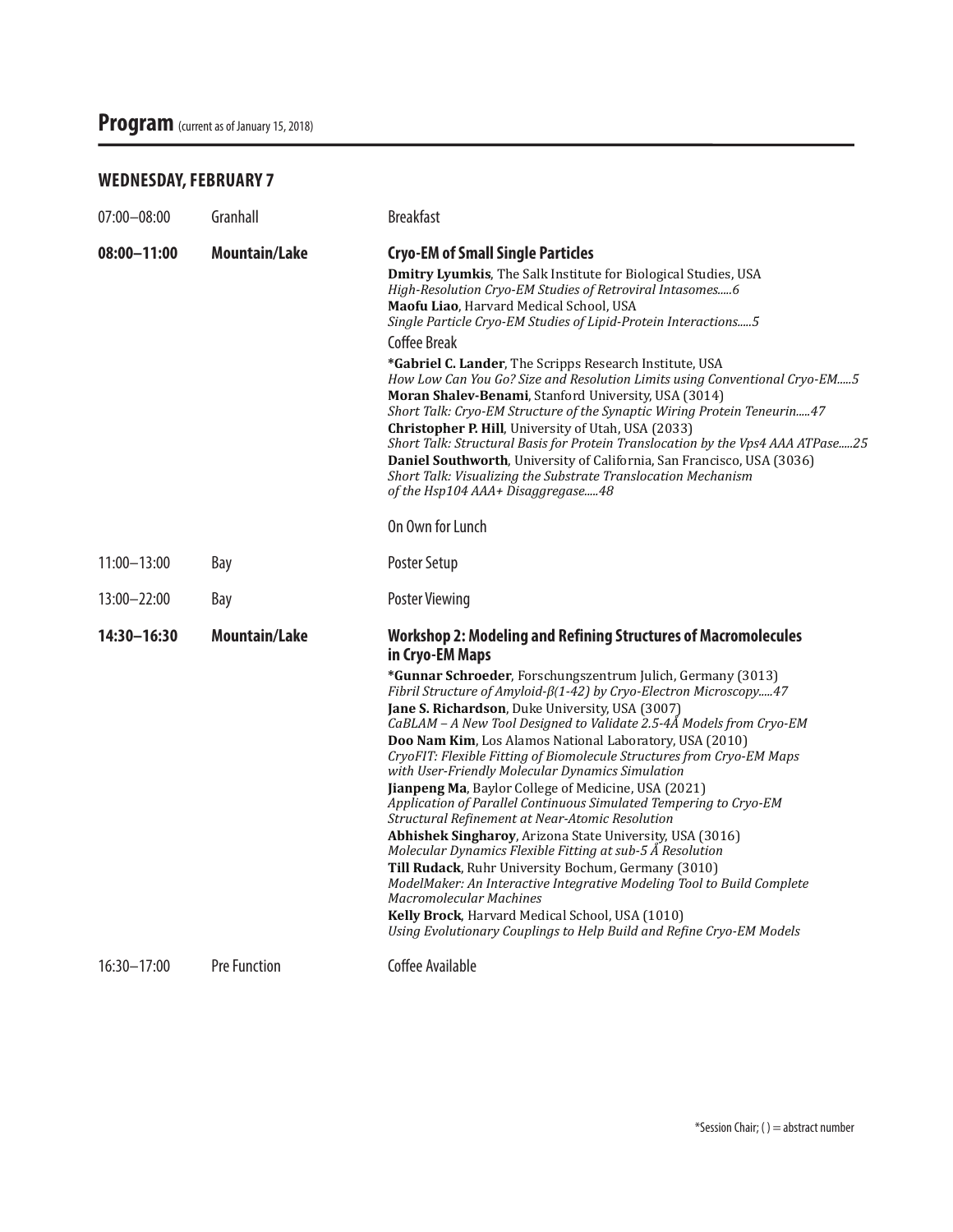## **WEDNESDAY, FEBRUARY 7** (continued)

| 17:00-19:15                 | <b>Mountain/Lake</b> | <b>Cryo-EM of Large Macromolecular Assemblies</b><br>Kiyoshi Nagai, Medical Research Council, UK<br>Cryo-EM Snapshots of the Spliceosome Provide Insights into<br>the Mechanism of Pre-mRNA Splicing7<br>Gira Bhabha, New York University School of Medicine, USA<br>Architectures of Lipid Transport Systems in Bacteria1<br>*Adam Frost, University of California, San Francisco, USA<br>Function Follows Form: Cryo-EM Insights into Cell BiologyN/A<br>Eva Nogales, University of California, Berkeley, USA<br>Challenges and Progress in the Study of Large Human Complexes<br>in Gene Expression Regulation8                                                                                                                                                                                                                                                                                                    |
|-----------------------------|----------------------|-----------------------------------------------------------------------------------------------------------------------------------------------------------------------------------------------------------------------------------------------------------------------------------------------------------------------------------------------------------------------------------------------------------------------------------------------------------------------------------------------------------------------------------------------------------------------------------------------------------------------------------------------------------------------------------------------------------------------------------------------------------------------------------------------------------------------------------------------------------------------------------------------------------------------|
| $19:15 - 20:15$             | Granhall             | <b>Dinner</b>                                                                                                                                                                                                                                                                                                                                                                                                                                                                                                                                                                                                                                                                                                                                                                                                                                                                                                         |
| 19:30-22:00                 | <b>Bay</b>           | <b>Poster Session 3</b><br>Poster sessions provide exciting opportunities for engagement between all<br>levels of investigators. Abstracts beginning with the number 3 are featured<br>during this poster session. Don't miss the plasma screen e-posters during<br>this session!                                                                                                                                                                                                                                                                                                                                                                                                                                                                                                                                                                                                                                     |
| $20:00 - 21:00$             | Bay                  | <b>Social Hour</b>                                                                                                                                                                                                                                                                                                                                                                                                                                                                                                                                                                                                                                                                                                                                                                                                                                                                                                    |
| <b>THURSDAY, FEBRUARY 8</b> |                      |                                                                                                                                                                                                                                                                                                                                                                                                                                                                                                                                                                                                                                                                                                                                                                                                                                                                                                                       |
| $07:00 - 08:00$             | Granhall             | <b>Breakfast</b>                                                                                                                                                                                                                                                                                                                                                                                                                                                                                                                                                                                                                                                                                                                                                                                                                                                                                                      |
| $08:00 - 11:15$             | <b>Mountain/Lake</b> | <b>Cryo-EM of Membrane Proteins</b><br>*Georgios Skiniotis, Stanford University, USA<br>Cryo-EM Visualization of G Protein-Coupled ReceptorsN/A<br><b>Judy Hirst, University of Cambridge, UK</b><br>CryoEM Structure of Mammalian Respiratory Complex I, an Asymmetric<br>1 MDa Energy-Converting Enzyme4<br><b>Coffee Break</b><br><b>Doreen Matthies, National Institutes of Health, USA</b><br>Single Particle Cryo-EM of a 200 kDa Magnesium Ion Channel6<br>Eric Gouaux, Oregon Health & Science University, USA<br>Structure and Mechanism of AMPA Receptor - Auxiliary Protein Complexes 4<br>Kei Saotome, The Scripps Research Institute, USA (3012)<br>Short Talk: Structure of the Mechanically Activated Ion Channel Piezo1 46<br>Luke H. Chao, Massachusetts General Hospital, USA (1017)<br>Short Talk: Single Particle Cryo-EM Studies of Mitochondrial<br>Inner-Membrane Fusion19<br>On Own for Lunch |
| 16:30-17:00                 | <b>Pre Function</b>  | Coffee Available                                                                                                                                                                                                                                                                                                                                                                                                                                                                                                                                                                                                                                                                                                                                                                                                                                                                                                      |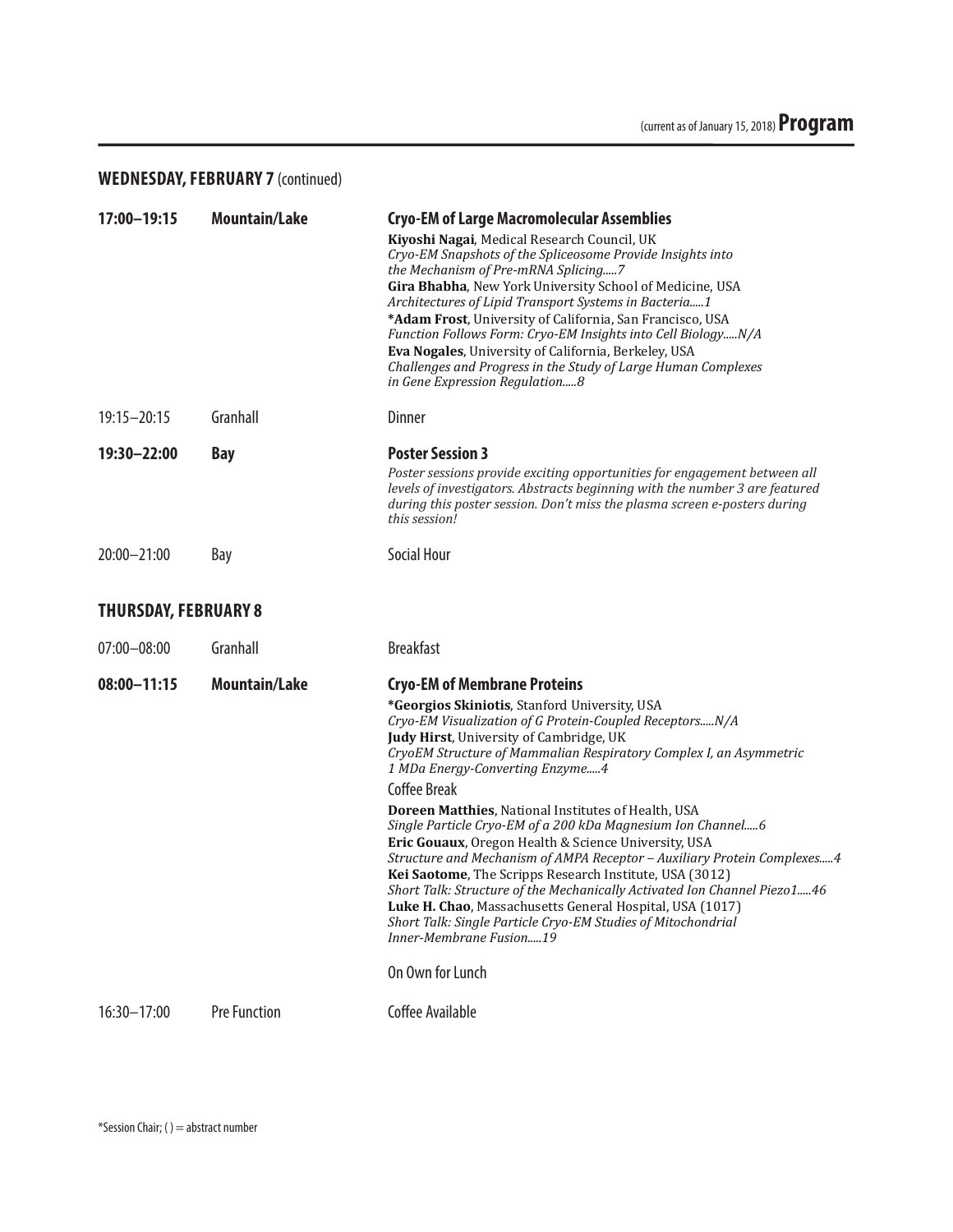# Program (current as of January 15, 2018)

## **THURSDAY, FEBRUARY 8** (continued)

டி

ᇚ

| 17:00-18:00               | <b>Mountain/Lake</b> | <b>Recent Technological Advances in Cryo-EM</b><br>Radostin Daney, Max Planck Institute of Biochemistry, Germany<br>Single Particle Imaging with the Volta Phase Plate2<br><b>*Bridget Carragher, New York Structural Biology Center, USA</b><br>Sample Vitrification Issues and Some Ideas about How to Overcome Them1 |
|---------------------------|----------------------|-------------------------------------------------------------------------------------------------------------------------------------------------------------------------------------------------------------------------------------------------------------------------------------------------------------------------|
| 18:00-18:45               | <b>Mountain/Lake</b> | <b>Closing Keynote Address</b><br>Joachim Frank, Columbia University, USA<br>Story in a Sample: Multiple Ribosome Structures in a Single Cryo-EM ExperimentN/A                                                                                                                                                          |
| 18:45-19:00               | <b>Mountain/Lake</b> | <b>Meeting Wrap-Up: Outcomes and Future Directions (Organizers)</b>                                                                                                                                                                                                                                                     |
| $19:00 - 20:00$           | Granhall             | Dinner                                                                                                                                                                                                                                                                                                                  |
| 19:00-20:00               | Granhall             | Social Hour                                                                                                                                                                                                                                                                                                             |
| 20:00-23:00               | Granhall             | Entertainment                                                                                                                                                                                                                                                                                                           |
| <b>FRIDAY, FEBRUARY 9</b> |                      | Departure                                                                                                                                                                                                                                                                                                               |

*Congratulations to Dr. Joachim Frank on his 2017 Nobel Prize and his contributions to the Cryo-EM field!* 

\*Session Chair; ( ) = abstract number

Ψ

市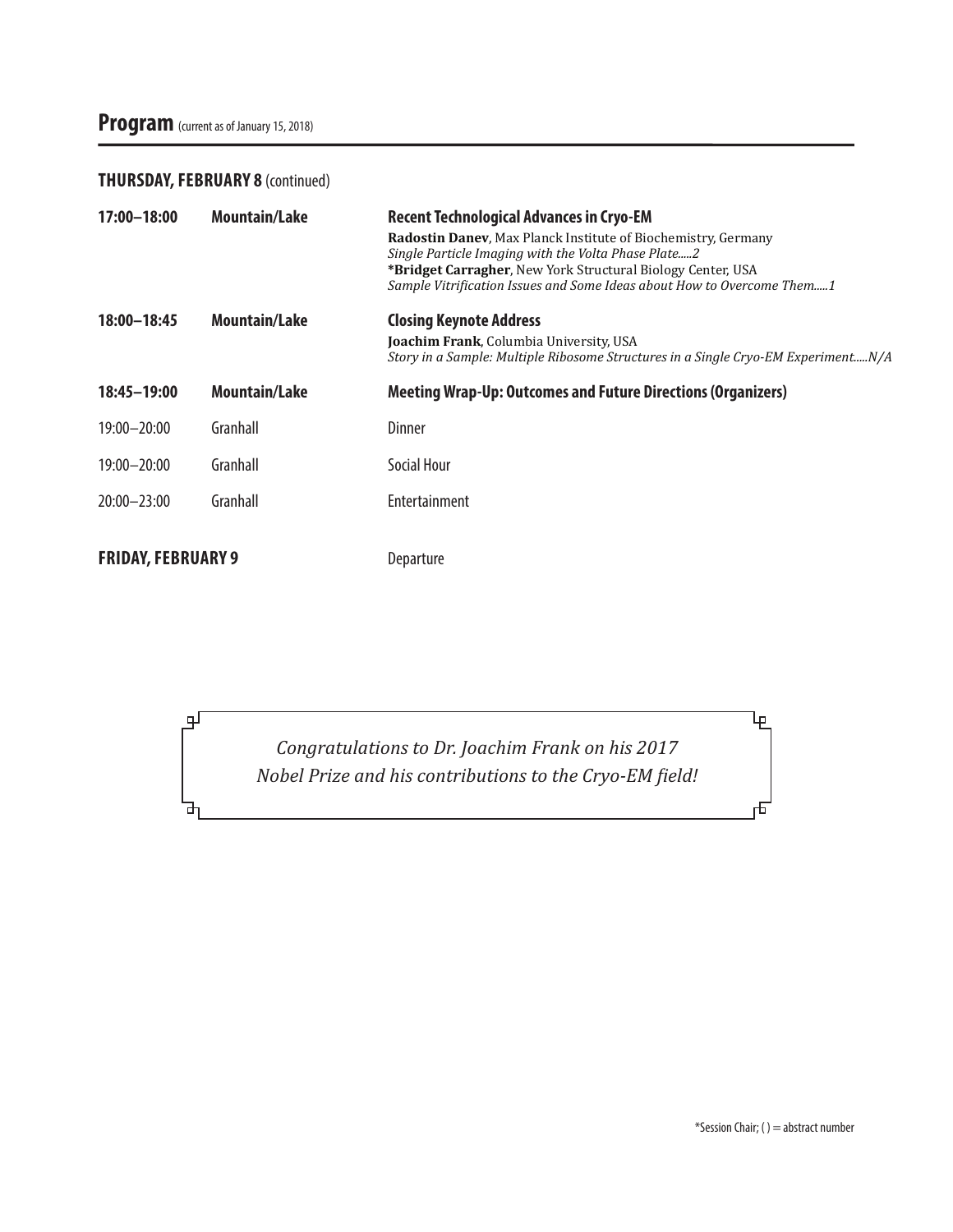## Monday, February 5 | 19:30–22:00 Bay

| <b>Presenter</b>         | Poster# | <b>Abstract Title</b>                                                                                                                      |
|--------------------------|---------|--------------------------------------------------------------------------------------------------------------------------------------------|
| <b>Aller, Stephen</b>    |         | 1001 e-poster Structure of the Nematode Endosymbiont Xenorhabdus nematophilus<br>Toxin Complex A at 3.1 A resolution10                     |
| Axelrod, Jeremy          | 1002    | A laser-based Zernike phase plate for cryo-em: recent progress<br>and future prospects10                                                   |
| Aydin, Halil             | 1003    | The structural basis of regulated sphingolipid synthesis11                                                                                 |
| <b>Barandun, Jonas</b>   | 1004    | Structure of the earliest stable precursor of the ribosome -<br>the small subunit processome11                                             |
| <b>Bergeron, Julien</b>  |         | 1005 e-poster Structural characterization of the R-body complex, a macromolecular<br>piston-like nano-machine12                            |
| <b>Berndsen, Zachary</b> | 1006    | Heterogeneity and Dynamics in the HIV-1 Envelope Glycan Shield12                                                                           |
| <b>Bigalke, Janna</b>    | 1007    | Cryo EM structure of the activated receptor tyrosine kinase RET signalling<br>complex reveals the importance of its cysteine rich domain13 |
| Boehning, Jan            | 1008    | Structural analysis of a Parkinson's Disease LRRK2 mutant via cellular<br>cryo-electron tomography and sub-tomogram averaging13            |
| <b>Botte, Mathieu</b>    | 1033    | Structure Based Drug Discovery of Membrane Protein Targets for Medicine<br>that Matters14                                                  |
| <b>Brasch, Julia</b>     | 1009    | Assembly of Clustered Protocadherin neuronal recognition complexes studied<br>by X-ray crystallography and cryo-electron Tomography14      |
| <b>Brock, Kelly</b>      | 1010    | Using evolutionary couplings to help build and refine cryoEM models14                                                                      |
| <b>Buffalo, Cosmo</b>    | 1011    | Role of the dileucine motif in Nef-induced trimerization of the Arf1:AP-1 clathrin<br>adaptor complex 15                                   |
| <b>Burrell, Anika</b>    | 1012    | Human IMPDH1 retinal degeneration mutations promote polymer assembly15                                                                     |
| <b>Butterwick, Joel</b>  | 1013    | Cryo-EM Structure of Orco: The Molecular Basis for Insect Olfaction16                                                                      |
| Byrd, R.                 | 1014    | Design and Construction of Membrane Surface Complexes for Magnetic<br>Resonance and CryoEM Studies16                                       |
| Cash, Jennifer           | 1015    | Structural Snapshots of a Dynamic Process in the Regulation of P-Rex,<br>a Metastatic Factor17                                             |
| <b>Castano, Daniel</b>   | 1037    | Dynamo: flexible software tools for cryoelectron tomography data17                                                                         |
| Cavadini, Simone         | 1034    | The molecular basis for UV-damage recognition in chromatin18                                                                               |
| Chang, Wen               | 1016    | Structure analyses of vaccinia viral A26 protein that is critical for mature<br>virus endocytosis18                                        |
| Chao, Luke               | 1017    | Single particle Cryo-EM studies of mitochondrial inner-membrane fusion19                                                                   |
| <b>Chen, James</b>       |         | 1018 e-poster Super-resolution Single-Particle Electron Microscopy 19                                                                      |
| Chmielewski, David       | 1035    | CryoEM structure of Mayaro virus: a re-emerging New World alphavirus19                                                                     |

Listing is in alphabetical order by presenter's last name.

Poster abstracts are viewable on the mobile app or on your Keystone Symposia online account.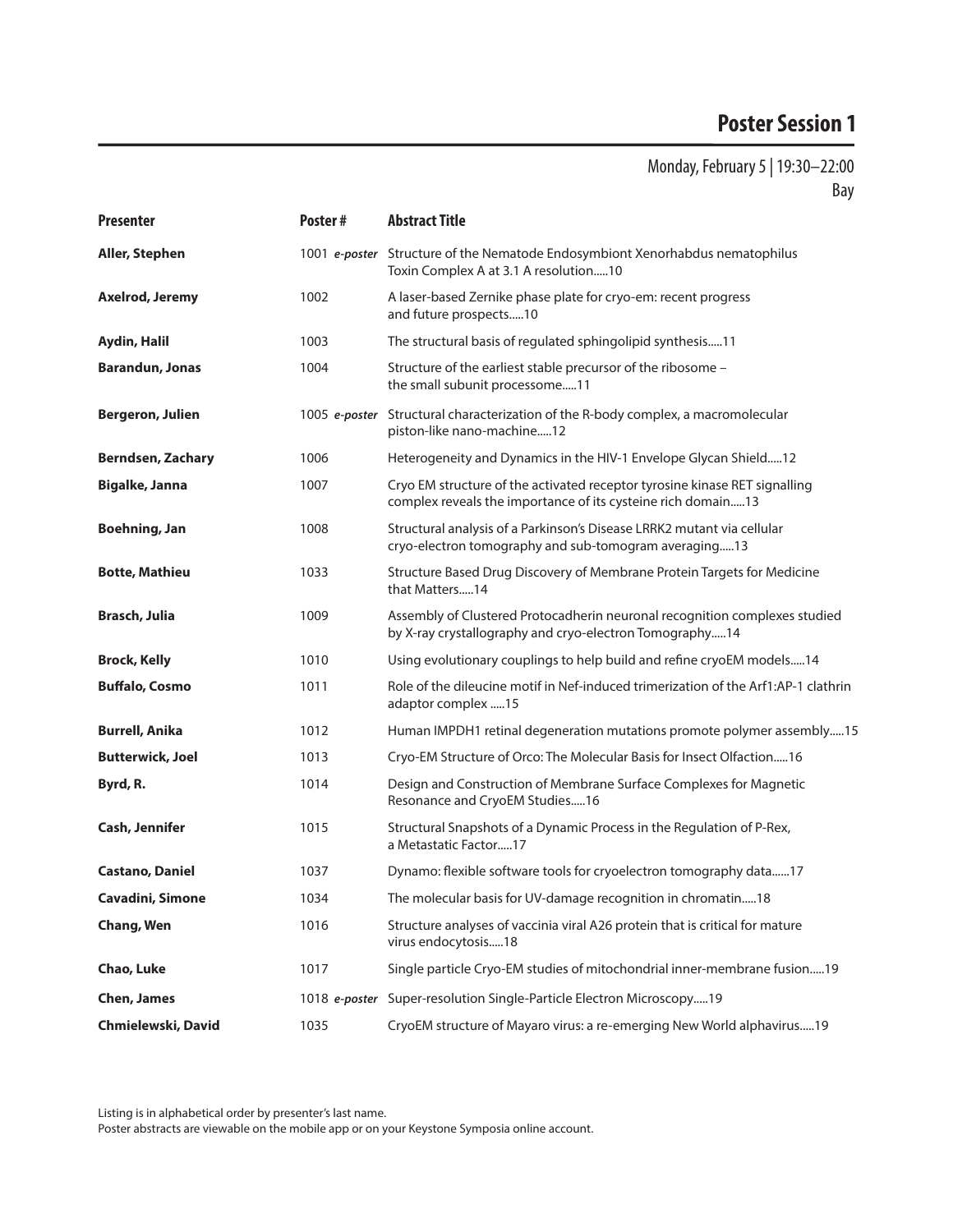# Monday, February 5 | 19:30–22:00

Bay

| <b>Presenter</b>          | Poster#       | <b>Abstract Title</b>                                                                                        |
|---------------------------|---------------|--------------------------------------------------------------------------------------------------------------|
| <b>Christie, Michelle</b> | 1019          | Deciphering the structure of a novel class of cholesterol-dependent<br>cytolysin like proteins20             |
| Clark, Lindsay            | 1020          | Cryo-EM studies of the human sterol transporter G5G8 in nanodiscs20                                          |
| <b>Croxford, Matthew</b>  |               | 1021 e-poster Silicon Nitride as a Platform for Cryo-Electron Tomography Based Structural<br>Cell Biology 21 |
| <b>Davies, Simon</b>      | 1023          | Use of Amphipathic Polymers in Preserving Native Lipids for Membrane Proteins<br>in Cryo-EM21                |
| <b>Ekiert, Damian</b>     | 1025          | Architectures of lipid transport systems for the bacterial outer membrane22                                  |
| <b>Freyberg, Zachary</b>  | 1026 e-poster | <b>Ribosome-Associated Vesicles:</b><br>a dynamic vesicular endoplasmic reticulum in secretory cells 22      |
| Fu, Ziao                  | 1027          | Lipid Bilayer Structure in Native Cell Membrane Nanoparticles<br>of Multidrug Exporter AcrB23                |
| Gan, Lu                   | 1028          | Exploration of eukaryotic nuclei at molecular resolution23                                                   |
| <b>Greber, Basil</b>      | 1029          | The cryo-EM structure of human TFIIH24                                                                       |
| <b>Harris, Audray</b>     | 1030          | Structures of nanoparticle immunogens for vaccine development24                                              |
| He, Jun                   | 1036          | Embracing cryoEM in drug discovery25                                                                         |
| Heroven, Christina        | 1031          | In-situ structural studies of RPTPmu by cryo-electron tomography<br>of FIB milled cells25                    |
| Hutchings, Joshua         | 1032          | Cryo-EM tomography and subtomogram averaging of COPII assembled<br>on membranes26                            |
| Kollman, Justin           | 1038          | Polymerization of CTP synthase homologs in different filament geometries<br>generates regulatory diversity33 |
| Luo, Yu-Chun              | 1039          | Purification of vaccinia viral a26 protein for biochemical analysis<br>and crystallization36                 |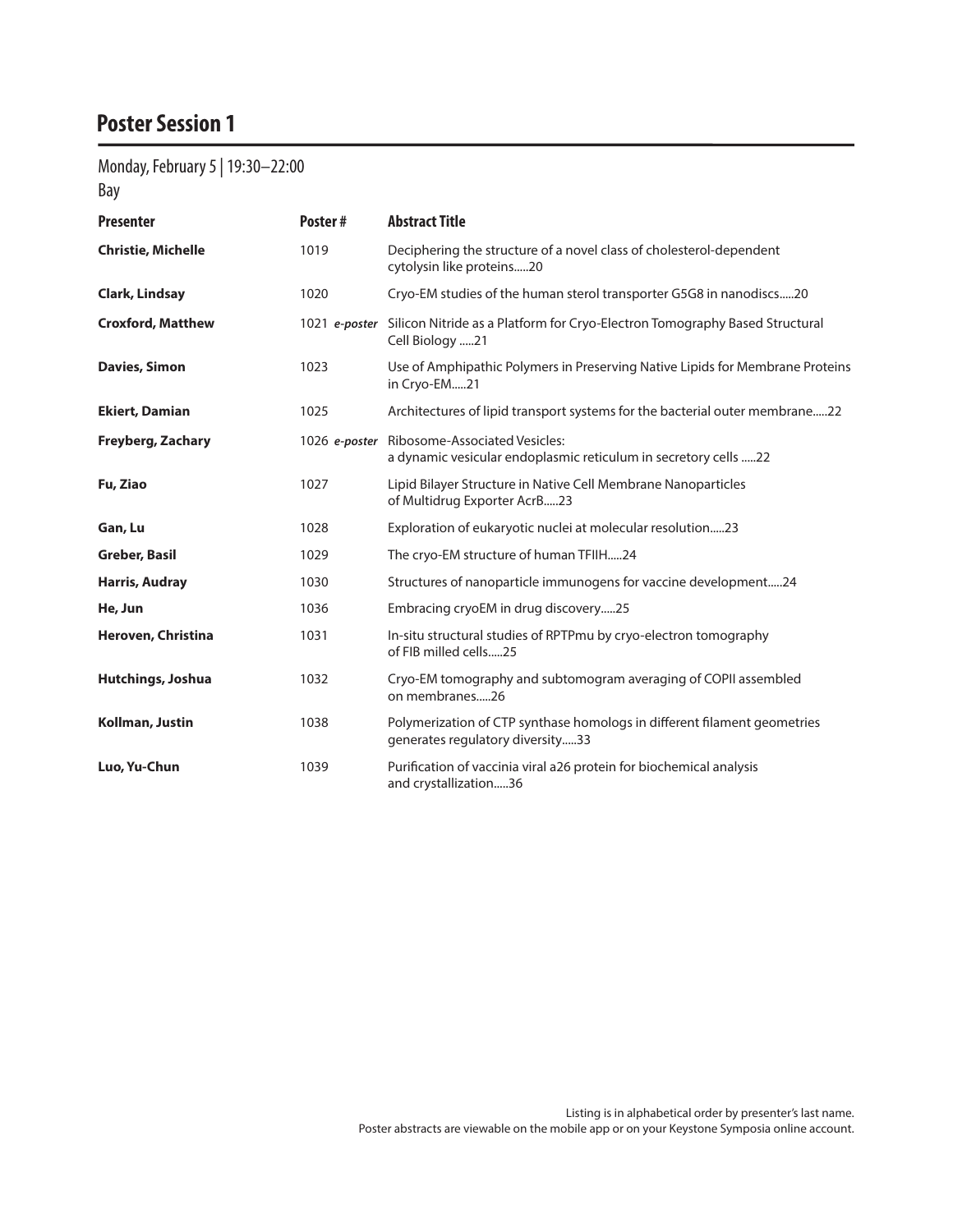| <b>Presenter</b>         | Poster# | <b>Abstract Title</b>                                                                                                                                            |
|--------------------------|---------|------------------------------------------------------------------------------------------------------------------------------------------------------------------|
| <b>Hill, Christopher</b> | 2033    | Structural basis for protein translocation by the Vps4 AAA ATPase25                                                                                              |
| Huynh, Kevin             |         | 2001 e-poster CryoEM Structure of the Human Sodium-Coupled Acid-Base Transporter NBCe126                                                                         |
| Ivanov, Ivaylo           | 2002    | Electron microscopy and integrative modeling shed light on the mechanisms<br>of transcription initiation27                                                       |
| Januliene, Dovile        | 2003    | Structure of the human MHC-I peptide-loading complex27                                                                                                           |
| Kalia, Raghav            | 2004    | Structural Basis of Mitochondrial Receptor Binding and GTP-Driven<br>Conformational Constriction by Dynamin-Related Protein 128                                  |
| <b>Kang, Jin Young</b>   | 2005    | Molecular mechanism of RNA hairpin-stabilized pause and pause inhibition<br>by elongation factors NusG and RfaH during bacterial transcription28                 |
| Kasinath, Vignesh        | 2006    | Cryo-EM structure of the full human PRC2 and regulation by AEBP2 and JARID229                                                                                    |
| Kefauver, Jennifer       | 2007    | Architecture of Volume-Regulated Anion Channels29                                                                                                                |
| Khanna, Kanika           |         | 2008 e-poster Understanding morphological changes accompanying sporulation in B. subtilis<br>using in situ cryo-electron tomography30                            |
| Khayat, Reza             | 2009    | Mechanism of cellular recognition and entry by porcine circovirus 230                                                                                            |
| Kim, Doo Nam             |         | 2010 e-poster CryoFIT: Flexible Fitting of Biomolecule Structures from Cryo-EM Maps<br>with User Friendly Molecular Dynamics Simulation30                        |
| Kim, Laura               | 2011    | The Ins and Outs of Benchmarking your cryo-TEM32                                                                                                                 |
| Kim, Seung Joong         | 2034    | Structural and Functional Anatomy of a Nuclear Pore Complex31                                                                                                    |
| Kirchdoerfer, Robert     | 2012    | Structural insights into the SARS Spike-ACE2 receptor complex32                                                                                                  |
| Kizziah, James           | 2013    | Staphylococcus aureus pathogenicity islands use competing scaffolding<br>proteins for the molecular pirating of bacteriophage capsids32                          |
| Liang, Bo                | 2035    | Structure and Regulation of Respiratory Syncytial Virus RNA Polymerase33                                                                                         |
| Liu, Yuxi                | 2015    | Near-atomic resolution cryo-EM for a small protein on a symmetric<br>imaging scaffold34                                                                          |
| Lo, Yu-Hua (Daisy)       | 2016    | Structural Analysis Reveals the Features of Ribosome Assembly Factor<br>Nsa1/WDR74 Important for Localization and Interaction with the<br>AAA-ATPase Rix7/NVL234 |
| Low, Harry               | 2017    | Architecture of a bacterial type II secretion system35                                                                                                           |
| Lucato, Christina        | 2018    | An integrated structural characterization of P-Rex1 activity in cancer cell signaling35                                                                          |
| Ludlam, William          | 2019    | Structure of the mLST8-CCT Folding Complex35                                                                                                                     |
| Luo, Min                 | 2020    | Cryo-EM reveals directional R-loop formation and substrate handover<br>mechanisms in Type I CRISPR-Cas systemN/A                                                 |
| Ma, Jianpeng             | 2021    | Application of Parallel Continuous Simulated Tempering to Cryo-EM structural<br>refinement at near-atomic resolution36                                           |

Listing is in alphabetical order by presenter's last name.

Poster abstracts are viewable on the mobile app or on your Keystone Symposia online account.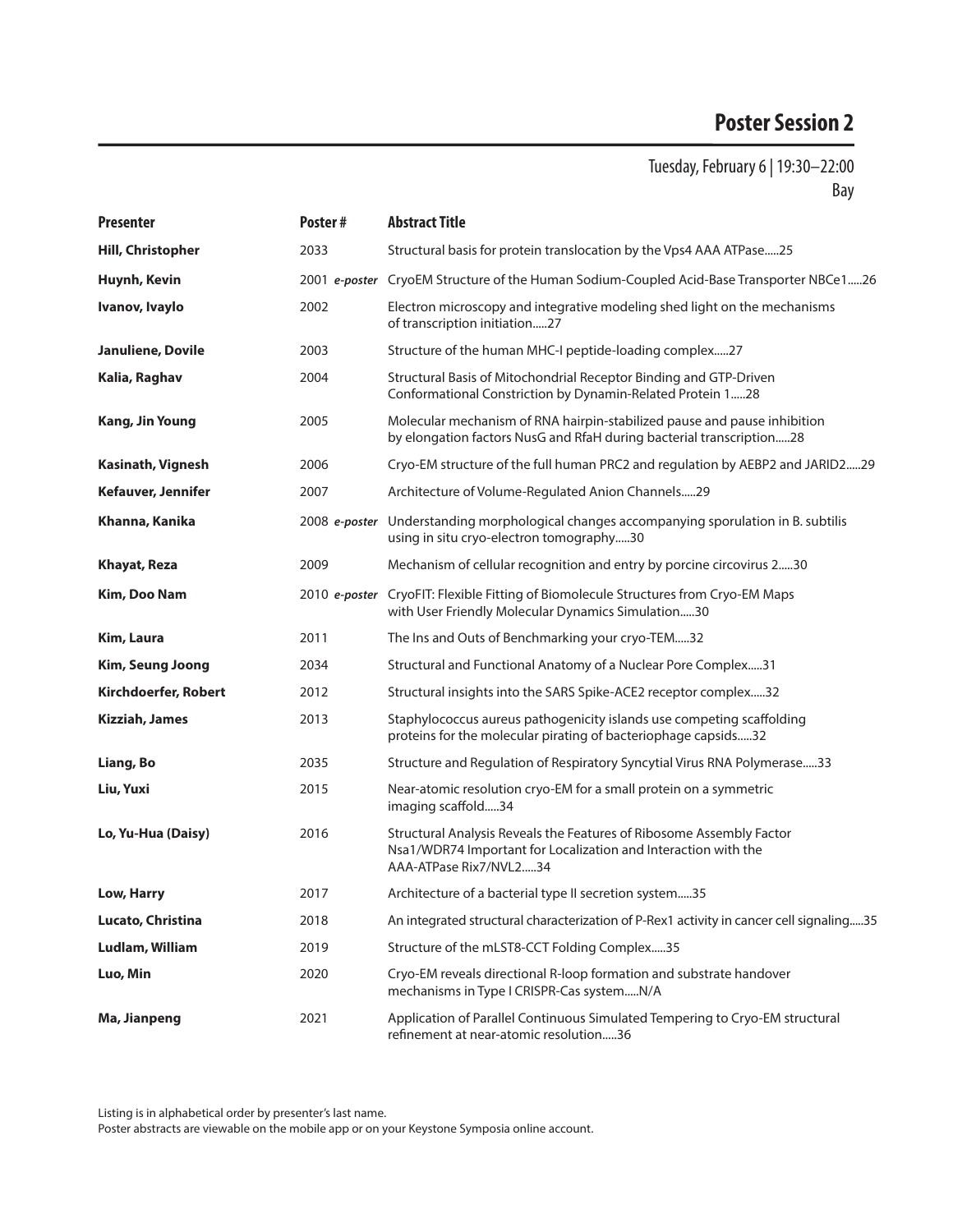# Tuesday, February 6 | 19:30–22:00

Bay

| <b>Presenter</b>                | Poster#       | <b>Abstract Title</b>                                                                                                                                                                               |
|---------------------------------|---------------|-----------------------------------------------------------------------------------------------------------------------------------------------------------------------------------------------------|
| Ma, Jinbiao                     | 2022          | Cryo-EM study of RISC loading complex Dicer2-R2D237                                                                                                                                                 |
| Mangala Prasad, Vidya           | 2023          | Using cryo-electron tomography and sub-tomogram averaging to study<br>the integrated virus fusion machinery in intact influenza virions37                                                           |
| <b>Martin, Gregory</b>          | 2024          | Anti-diabetic drug binding site in KATP channels revealed by Cryo-EM38                                                                                                                              |
| <b>Martinez-Ortiz, Wilnelly</b> | 2025 e-poster | Conserved structural motifs can be used to improve cryoEM modeling<br>of voltage gated ion channels38                                                                                               |
| Mishanina, Tatiana              | 2026          | Global conformational changes in RNA polymerase accompany nascent RNA<br>hairpin-stabilized transcriptional pause39                                                                                 |
| Morris, Kyle                    | 2027          | HIV-1 Nef as a cargo-selective switch in hijacking AP-1 clathrin adaptor complexes39                                                                                                                |
| Navarro, Paula                  | 2028          | Corpora amylacea are dense membranous labyrinths containing intact<br>mitochondria and vesicles39                                                                                                   |
| <b>Nguyen, Thi Hoang Duong</b>  | 2029          | Cryo-EM structure of human telomerase and new insights into its assembly<br>and function40                                                                                                          |
| Pallesen, Jesper                | 2031          | Conformational Plasticity in Viral Glycoproteins40                                                                                                                                                  |
| <b>Phillips, Chris</b>          | 2032          | Mechanistic insights into PIKK family function:<br>High resolution cryoEM studies of ATM, ATR and DNA-PK provide a structural<br>basis to understanding the regulation of the DNA damage response41 |
| Porebski, Przemyslaw            | 2038          | Molstack - platform for comparative presentation of density maps<br>and their interpretations41                                                                                                     |
| Pryor, Jr., Edward              | 2039          | An update on detergent usage in Cryo-EM structure determination<br>of membrane proteins42                                                                                                           |
| <b>Roll-Mecak, Antonina</b>     | 2040          | Mechanistic insights from the cryo-EM visualization of the microtubule severing<br>enzyme katanin45                                                                                                 |
| <b>Sterling, Sarah</b>          | 2036          | Structural characterization of septin filaments and their membrane association49                                                                                                                    |
| <b>Turner, Hannah</b>           | 2037          | Visualizing polyclonal HIV vaccine responses using single particle<br>electron microscopy52                                                                                                         |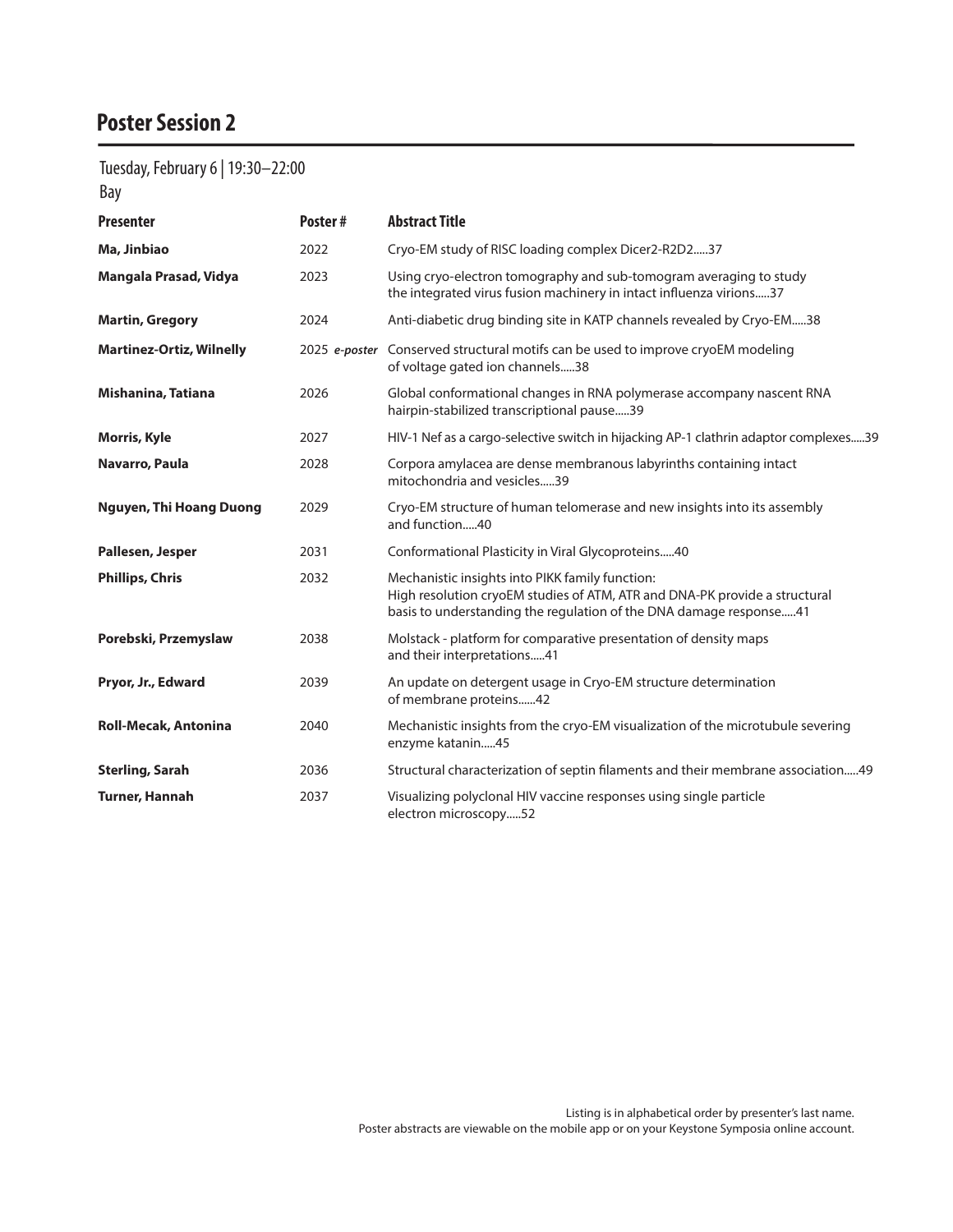## Wednesday, February 7 | 19:30–22:00 Bay

| <b>Presenter</b>            | Poster# | <b>Abstract Title</b>                                                                                                                                    |
|-----------------------------|---------|----------------------------------------------------------------------------------------------------------------------------------------------------------|
| <b>Pillon, Monica</b>       | 3001    | Structure of the Essential Eukaryotic Grc3/Las1 RNA Processing Machinery41                                                                               |
| <b>Puchades, Cristina</b>   | 3002    | Hand-over-hand: How ATP drives protein translocation42                                                                                                   |
| Qu, Qianhui                 | 3003    | Structure of a histone H3K4 methyltransferase COMPASS43                                                                                                  |
| Razi, Aida                  | 3005    | Ribosome biogenesis: emerging view for a central role of assembly factors<br>in the maturation of the ribosomal subunits functional core using Cryo-EM43 |
| Rheinberger, Jan            | 3006    | Structural and Functional Characterization of a Cyclic Nucleotide-gated<br>Ion Channel44                                                                 |
| Richardson, Jane            | 3007    | CaBLAM - A New Tool Designed to Validate 2.5-4Å Models from CryoEM44                                                                                     |
| Rodriguez, Alejandro        | 3008    | Inhibitory Role of Functionalized Fullerenes in HIV-1 Maturation 44                                                                                      |
| <b>Roh, Soung Hun</b>       | 3009    | The 3.5 Å CryoEM Structure of Nanodisc Reconstituted Yeast Vacuolar ATPase<br>Vo Proton Channel45                                                        |
| <b>Rudack, Till</b>         | 3010    | ModelMaker: An interactive integrative modeling tool to build complete<br>macromolecular machines45                                                      |
| Santosh, Vishaka            | 3011    | Understanding AAV DNA packaging46                                                                                                                        |
| Saotome, Kei                | 3012    | Structure of the Mechanically Activated Ion Channel Piezo146                                                                                             |
| Schroeder, Gunnar           | 3013    | Fibril structure of amyloid-ß(1-42) by cryo-electron microscopy47                                                                                        |
| <b>Shalev-Benami, Moran</b> | 3014    | Cryo-EM structure of the synaptic wiring protein Teneurin47                                                                                              |
| <b>Shintre, Chitra</b>      |         | 3015 e-poster Structure of the polycistic kidney disease TRP channel PC248                                                                               |
| <b>Singharoy, Abhishek</b>  |         | 3016 e-poster Molecular Dynamics Flexible Fitting at sub-5 Å Resolution48                                                                                |
| Southworth, Daniel          | 3036    | Visualizing the Substrate Translocation Mechanism of the Hsp104<br>AAA+ Disaggregase48                                                                   |
| Su, Min                     | 3017    | Go Beyond Gctf in CTF Determination for Tilt Application in Single-Particle Cryo-EM50                                                                    |
| Su, Zhaoming                | 3018    | Electron Cryo-Microscopy Reveals Essential Ebola Nucleoprotein Interactions<br>in Nucleocapsid-like Helical Assembly49                                   |
| Sun, Chang                  |         | 3019 e-poster Cryo-EM structure of alternative complex III/ aa3 cytochrome oxidase<br>supercomplex from Flavobacterium johnsoniae50                      |
| Sun, Stella                 | 3020    | Flagellum couples cell shape to motility in Trypanosoma brucei51                                                                                         |
| Tsai, Chi-Hang              | 3039    | Differential Vaccinia Virus entry and innate immune signaling in macrophages51                                                                           |
| Tsutakawa, Susan            | 3021    | Small angle X-ray scattering for data assisted protein structure prediction<br>in CASP12 with prospects to improve accuracy of predictions52             |
| Ubarretxena, Iban           |         | 3032 e-poster Structures of key intermediates in the human mitochondrial chaperonin<br>reaction cycle53                                                  |
| <b>Wang, Jinliang</b>       | 3023    | A Point Mutation that Leads to a Human Neurodegenerative Disorder<br>Destabilizes the Heat Shock Protein 60 Chaperonin53                                 |

Listing is in alphabetical order by presenter's last name.

Poster abstracts are viewable on the mobile app or on your Keystone Symposia online account.